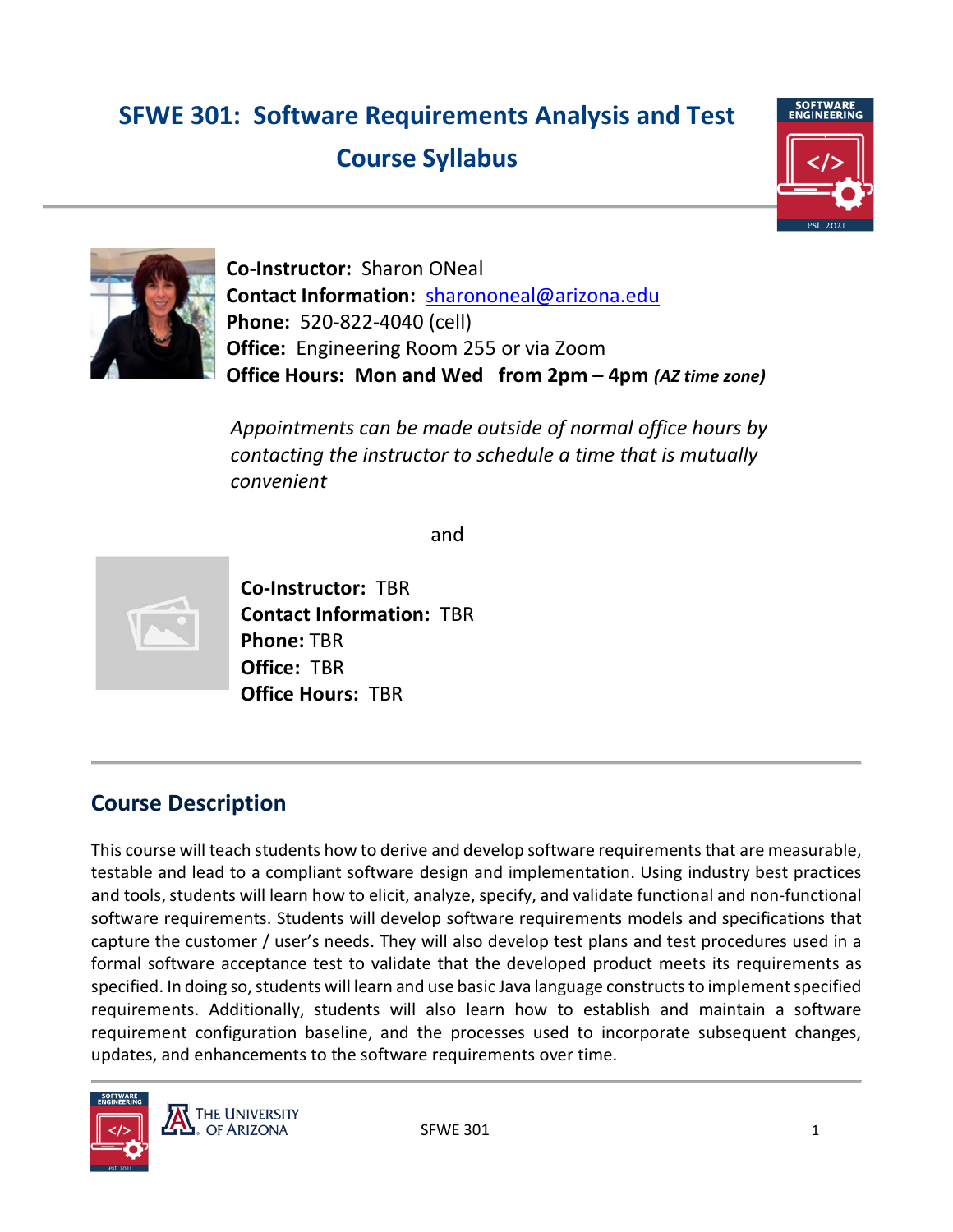#### **Learning Format:**

This course is architected to engage and demonstrate key concepts of the materials covered using collaborative learning strategies. Students will watch pre-recorded lecture materials that have interactive features integrated into the materials before coming to class. Tools such as Playposit, Perusall, and an interactive textbook published by zyBooks will be used to allow students to demonstrate their understanding of the materials as they watch/read/learn. During class time, students will break into small teams / table groups to work on activities that demonstrate the key principles covered in the lectures.

#### **Course Objectives:**

During this course, students will:

- 1) Compare and contrast functional software requirements from non-functional software requirements.
- 2) Elicit, analyze, specify, and validate software requirements for a software product.
- 3) Describe and exercise software requirements management processes and activities, including establishing a software requirements baseline and evaluating/managing changes to that baseline.
- 4) Develop test plans and procedures used to verify that the software implementation meets it's specified requirements.
- 5) Learn basic Java programming language syntax to enable modifications to a Java software program to implement new/modified software requirements.

# **Expected Learning Outcomes:**

Upon the completion of this course, students should be able to:

- 1) Derive and trace software requirements from higher level system requirements using a variety of common elicitation techniques such as interviews, workshops, document analysis, prototyping, and other similar strategies used in industry. [ABET Student Outcome 1 from the SW Engineering Addendum and ABET Student Outcome 1]
- 2) Analyze software requirements for implementation feasibility; ensuring the requirements are quantifiable, verifiable and satisfy the customer's business or user objectives. (ABET Student Outcome 1 from the SW Engineering Addendum and ABET Student Outcome 6]

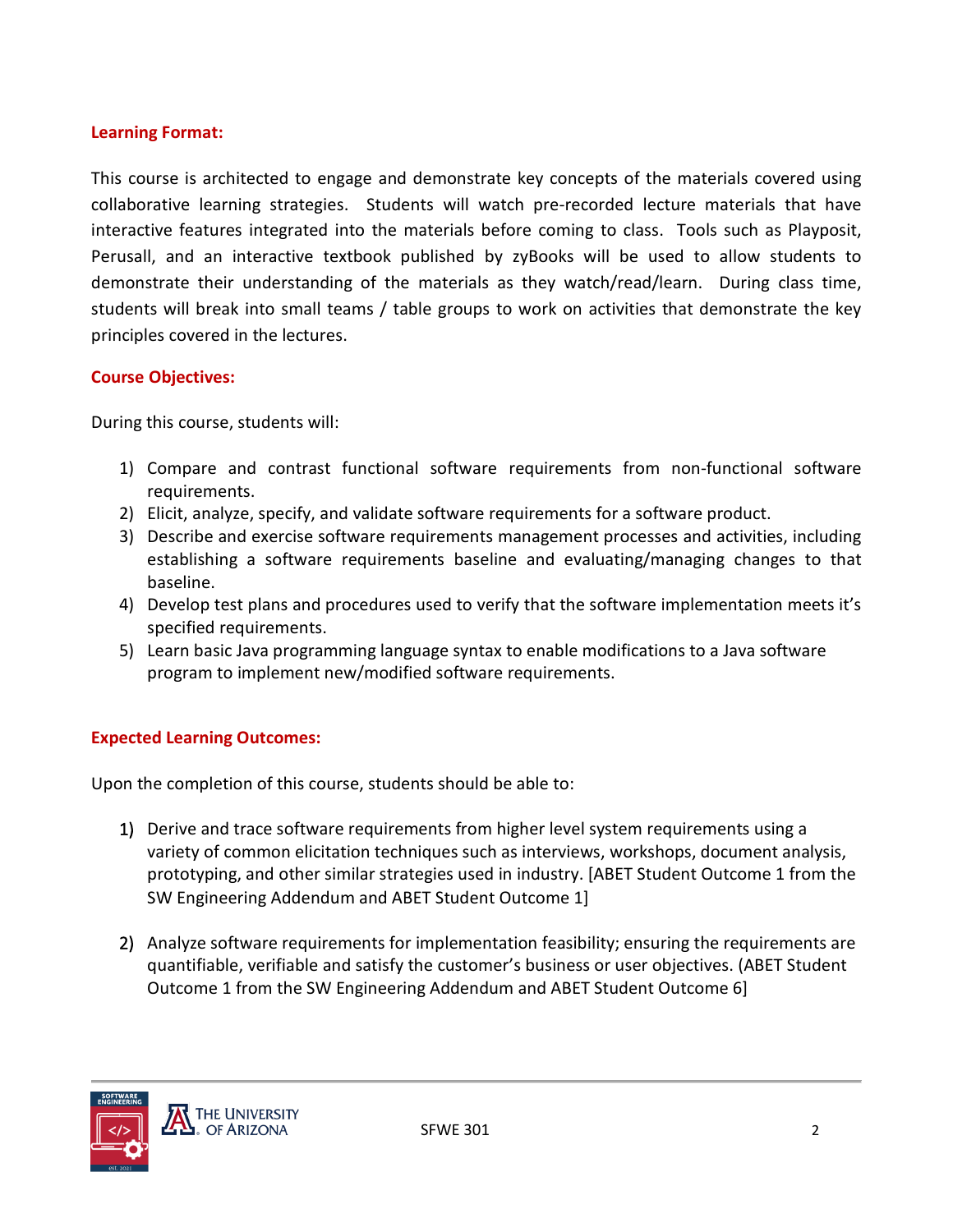- 3) Group software requirements to enable efficient mapping to software architectural elements and ultimately the resulting code base. [ABET Student Outcome 6]
- 4) Translate user needs into software requirements via models/diagrams and written specifications suitable for comprehension, review, and implementation. [ABET Student Outcome 3]
- 5) Develop acceptance criteria and tests to validate that the developed product meets specified requirements that satisfy customer needs and achieves business objectives. [ABET Student Outcome 1 from the SW Engineering Addendum and ABET Student Outcome 1]
- 6) Implement and test changes to a Java program as specified by approved engineering change requests (ECR). *[ABET Student Outcome 1]*
- 7) Perform a software acceptance / qualification test to verify that a software product implementation meets its specified software requirements. [ABET Student Outcome 1 from the SW Engineering Addendum and ABET Student Outcome 6]
- 8) Manage software requirements by establishing a requirements baseline and evaluating/tracking any proposed changes to that baseline. [ABET Student Outcome 1 from the SW Engineering Addendum and ABET Student Outcome 1]
- 9) Utilize commercially available configuration control tools to implement the configuration management (CM) processes on the established requirements baseline. *[*ABET Student Outcome 1 from the SW Engineering Addendum and ABET Student Outcome 1*]*

**Course Prerequisites:** Advanced standing and ECE 275

# **Course Format and Teaching Methods:**

This course is structured around weekly progress. It will include a combination of lectures, and small groups activities focused on experiential learning, in-class discussions, and web-based assessments. The expected weekly progress is outlined in the course schedule. At a minimum it is recommended that students keep up with coursework by following the outlined course schedule on D2L. Note the **DUE DATES** on course deliverables are all posted on D2L.

# **Course Communications:**

Announcements and important reminders will be regularly posted on D2L. Log in frequently to check for new announcements, reminders, and information related to the course.

You are encouraged to reach out to your instructor frequently throughout the semester via in-person lectures, email, phone call, text, office hours, or schedule an in-person or Zoom meeting. Every

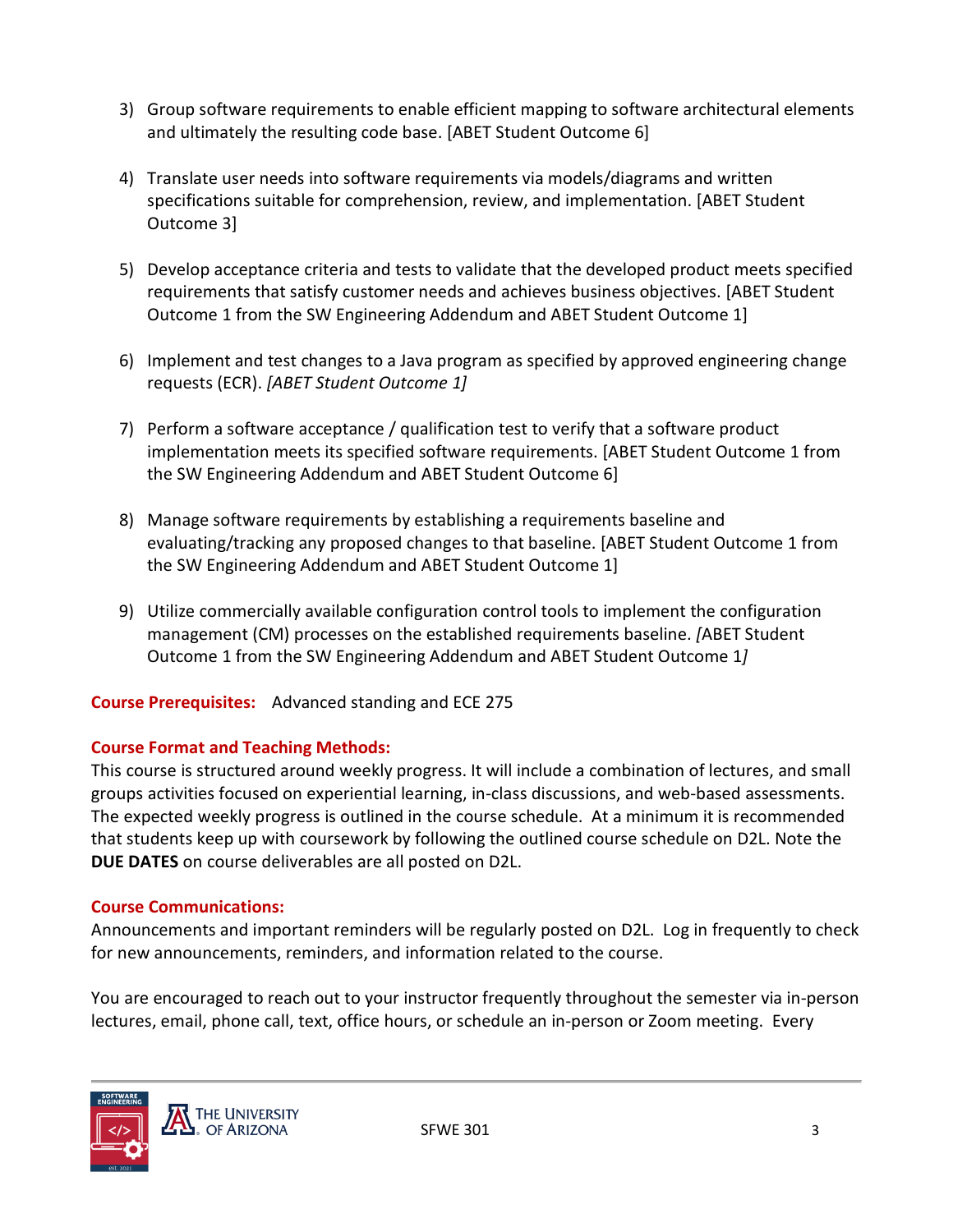attempt will be made to respond to any questions or concerns that you may have within 24 hours, if possible (often sooner).

# **Class Attendance / Participation Policy:**

The UA's policy concerning Class Attendance, Participation, and Administrative Drops is available at: <http://catalog.arizona.edu/policy/class-attendance-participation-and-administrative-drop>

Participating in this course is vital to the learning process. As such, timely participation in online discussions and/or any team collaboration assignments is absolutely required. Students are expected to attend/watch all lectures and access the course at least twice a week. At a minimum, it is recommended that students keep up with coursework by following the outlined course schedule and notifications that will be posted on D2L. Note: **DUE DATES** for course deliverables will be documented both in the course calendar located on the course D2L Homepage and in the Content section of D2L.

Absences or failure to participate in class may affect a student's final course grade. If you anticipate being absent, are unexpectedly absent, or are unable to participate in class online activities, please contact the instructor as soon as possible. To request a disability-related accommodation to this attendance policy, please contact the Disability Resource Center at (520) 621-3268 or [drc](mailto:drc-info@email.arizona.edu)[info@email.arizona.edu.](mailto:drc-info@email.arizona.edu) If you are experiencing unexpected barriers to your success in your courses, the Dean of Students Office is a central support resource for all students and may be helpful. The Dean of Students Office is in the Robert L. Nugent Building, room 100, or call 520-621-7057.

The UA policy regarding absences for any sincerely held religious belief, observance or practice will be accommodated where reasonable[, http://policy.arizona.edu/human-resources/religious](http://policy.arizona.edu/human-resources/religious-accommodation-policy)[accommodation-policy.](http://policy.arizona.edu/human-resources/religious-accommodation-policy)

Absences pre-approved by the UA Dean of Students (or Dean Designee) will be honored. See: <https://deanofstudents.arizona.edu/absences>

**Textbooks:**

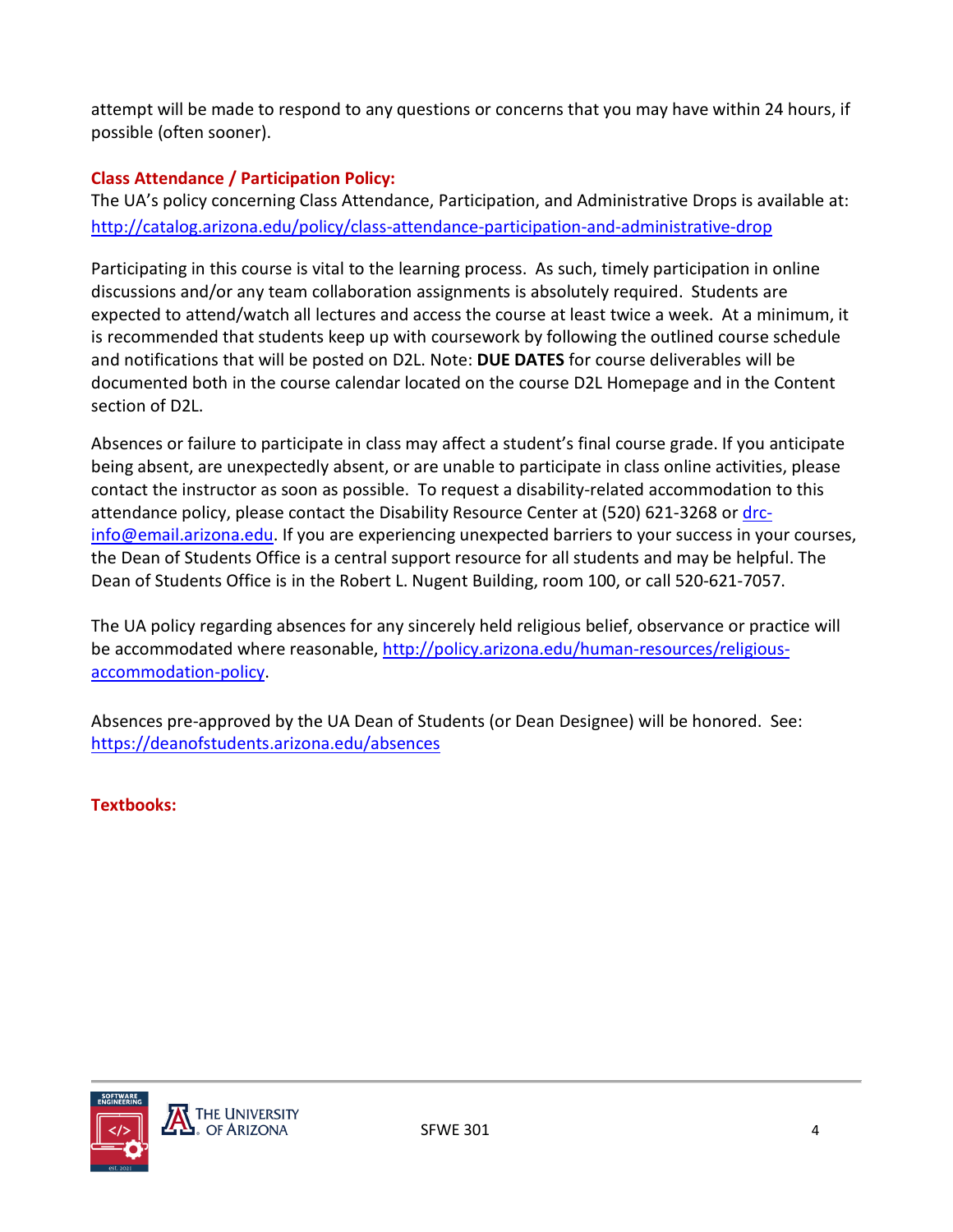The required textbook used in this course is:

*Software Engineering for Software and Systems 3rd Edition* Author: by Phillip A Laplante



The following additional book is recommended, but optional:

*Software Requirements*<br>*3<sup>rd</sup> Edition* Requirements *3rd Edition* Author: Karl Wiegars and Joy Beatty



**Other Supplemental Readings / References:** *Additional supplemental materials will be referenced and provided to students via D2L.*

# **Course Schedule**:

The following table provides an outline for the topics and objectives that will be covered during each module for this course. Specific dates will be posted on D2L for any given semester.

| Module /<br><b>Week</b> | <b>Topic</b>                                                       | <b>Learning Outcomes</b>                                                                                                                                               |
|-------------------------|--------------------------------------------------------------------|------------------------------------------------------------------------------------------------------------------------------------------------------------------------|
| <b>Module 1</b>         | <b>Introduction to Software</b><br><b>Requirements Engineering</b> | Describe software requirements<br>$\bullet$<br>engineering activities<br>Classify / differentiate between functional<br>requirements and nonfunctional<br>requirements |

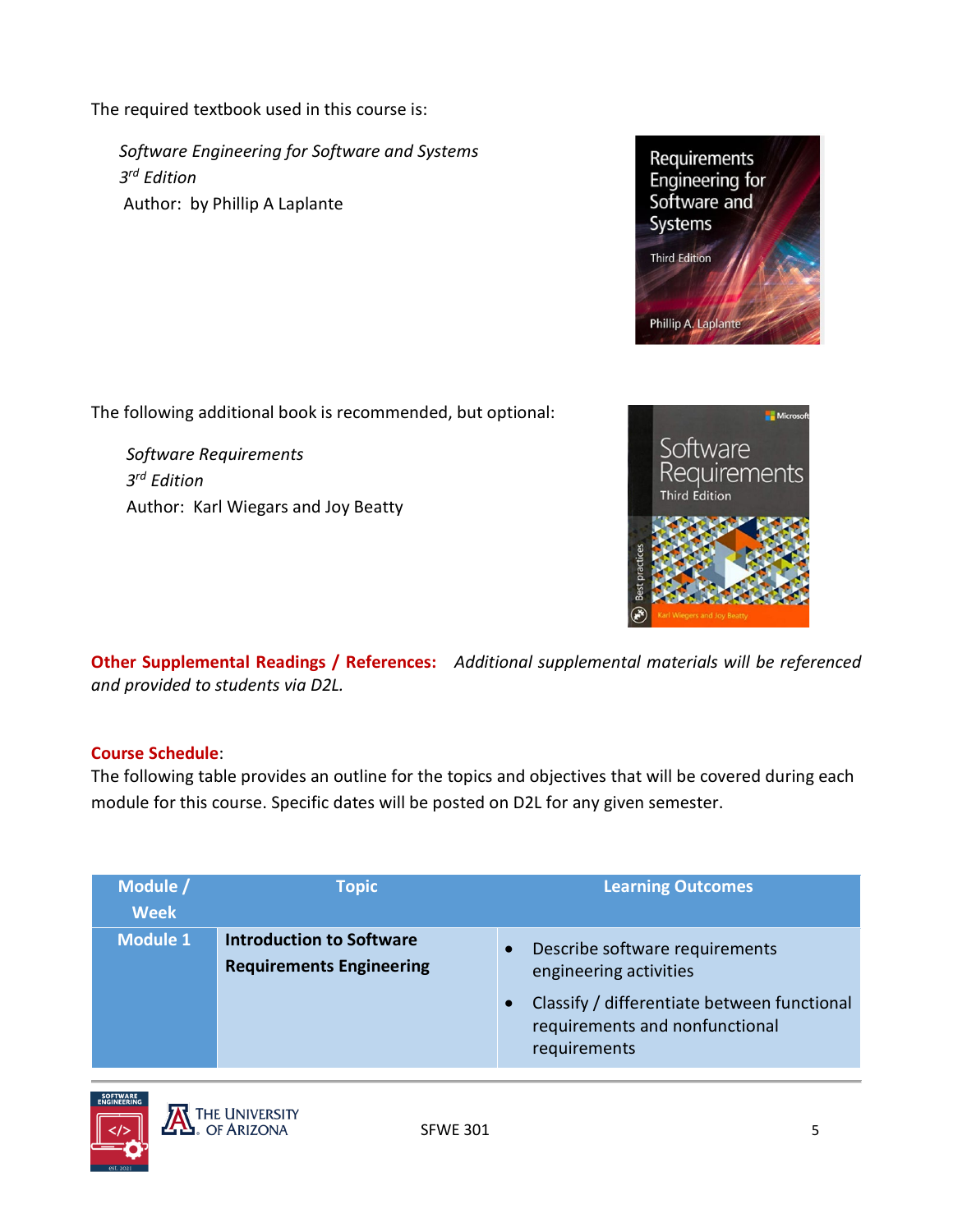|                 |                                                              | Define the different roles and<br>$\bullet$<br>responsibilities of persons involved in<br>requirements engineering                                                                                                                                                                                                                                                                                                                                                                                                                                                                                                                    |
|-----------------|--------------------------------------------------------------|---------------------------------------------------------------------------------------------------------------------------------------------------------------------------------------------------------------------------------------------------------------------------------------------------------------------------------------------------------------------------------------------------------------------------------------------------------------------------------------------------------------------------------------------------------------------------------------------------------------------------------------|
| <b>Module 2</b> | <b>Software Requirements</b><br><b>Elicitation</b>           | Employ different methods used in<br>$\bullet$<br>requirements elicitation<br>Derive software requirements from user<br>$\bullet$<br>and/or system level requirements<br>Investigate different quality attributes<br>$\bullet$<br>and how they contribute to software<br>requirement definition<br>Explore strategies to incorporate open-<br>$\bullet$<br>source or reused software into software<br>requirements                                                                                                                                                                                                                     |
| <b>Module 3</b> | <b>Documenting Software</b><br><b>Requirements</b>           | Write measurable and testable software<br>$\bullet$<br>requirements<br>Analyze software requirements for<br>$\bullet$<br>accuracy, implementation feasibility, and<br>verifiability<br>Develop graphical models using UML<br>$\bullet$<br>principles to capture the requirements of<br>a software product<br>Trace software requirements to higher<br>$\bullet$<br>level system or user requirements<br>Explore tools used for software<br>requirements capture and traceability<br>Develop a software requirements<br>$\bullet$<br>specification<br>Conduct software requirements review<br>$\bullet$<br>with subject matter experts |
| <b>Module 4</b> | <b>Requirements Verification and</b><br><b>Test Planning</b> | Evaluate software requirements for<br>accuracy, implementation feasibility, and<br>verifiability<br>Compare and contrast standard software<br>acceptance test methods (Analysis, Test,<br>Demonstration, and Inspection)                                                                                                                                                                                                                                                                                                                                                                                                              |

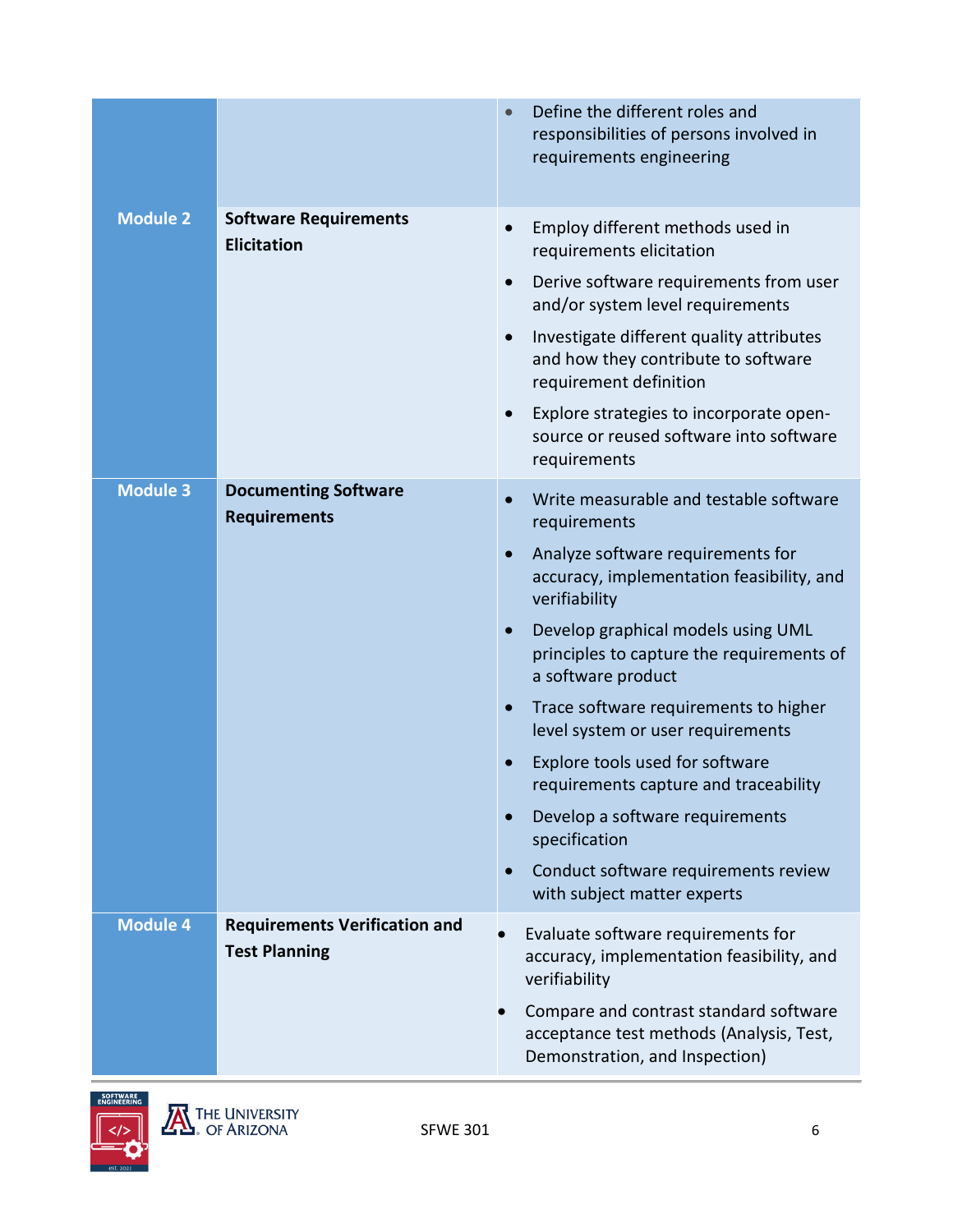|                 |                                                                        | Develop a software requirements<br>verification matrix                                                               |
|-----------------|------------------------------------------------------------------------|----------------------------------------------------------------------------------------------------------------------|
|                 |                                                                        | Develop a software test plan to verify<br>compliance to requirements                                                 |
| <b>Module 5</b> | <b>Requirements Management</b>                                         | Establish a software requirements baseline                                                                           |
|                 |                                                                        | Implement a configuration management<br>process to control and track changes to<br>baselined requirements            |
|                 |                                                                        | Explore software requirements<br>development / management activities<br>used in an agile development environment     |
|                 |                                                                        | Describe the process of outsourcing<br>software requirements to a subcontractor                                      |
| <b>Module 6</b> | <b>Prototyping Software</b><br><b>Requirements</b>                     | Write a simple Java program to prototype<br>a select subset of software requirements<br>for a given software product |
|                 |                                                                        | Test and compare the Java program<br>execution results against the requirements                                      |
| <b>Module 7</b> | <b>Formal Requirements</b><br>Qualification                            | Develop test procedures and acceptance<br>criteria for a more complex product<br>implemented in Java                 |
|                 |                                                                        | Evaluate test coverage of acceptance tests                                                                           |
| <b>Module 8</b> | <b>Performing a Software</b><br><b>Acceptance / Qualification Test</b> | Perform a software acceptance /<br>qualification test using the test plan and<br>procedures previously developed     |
|                 |                                                                        | Document the results of the acceptance /<br>qualification test                                                       |
|                 |                                                                        |                                                                                                                      |

#### **D2L Course Management System:**

This course uses the University of Arizona's D2L course management system. You are **required** to use D2L with this class and are encouraged to check our D2L class course space daily.

You are also encouraged to have D2L email forwarded to your primary University of Arizona email account. We will use D2L for course assignments, exams, content distribution, and important announcements. The University of Arizona's D2L system is available at: [http://D2L.arizona.edu.](http://d2l.arizona.edu./)

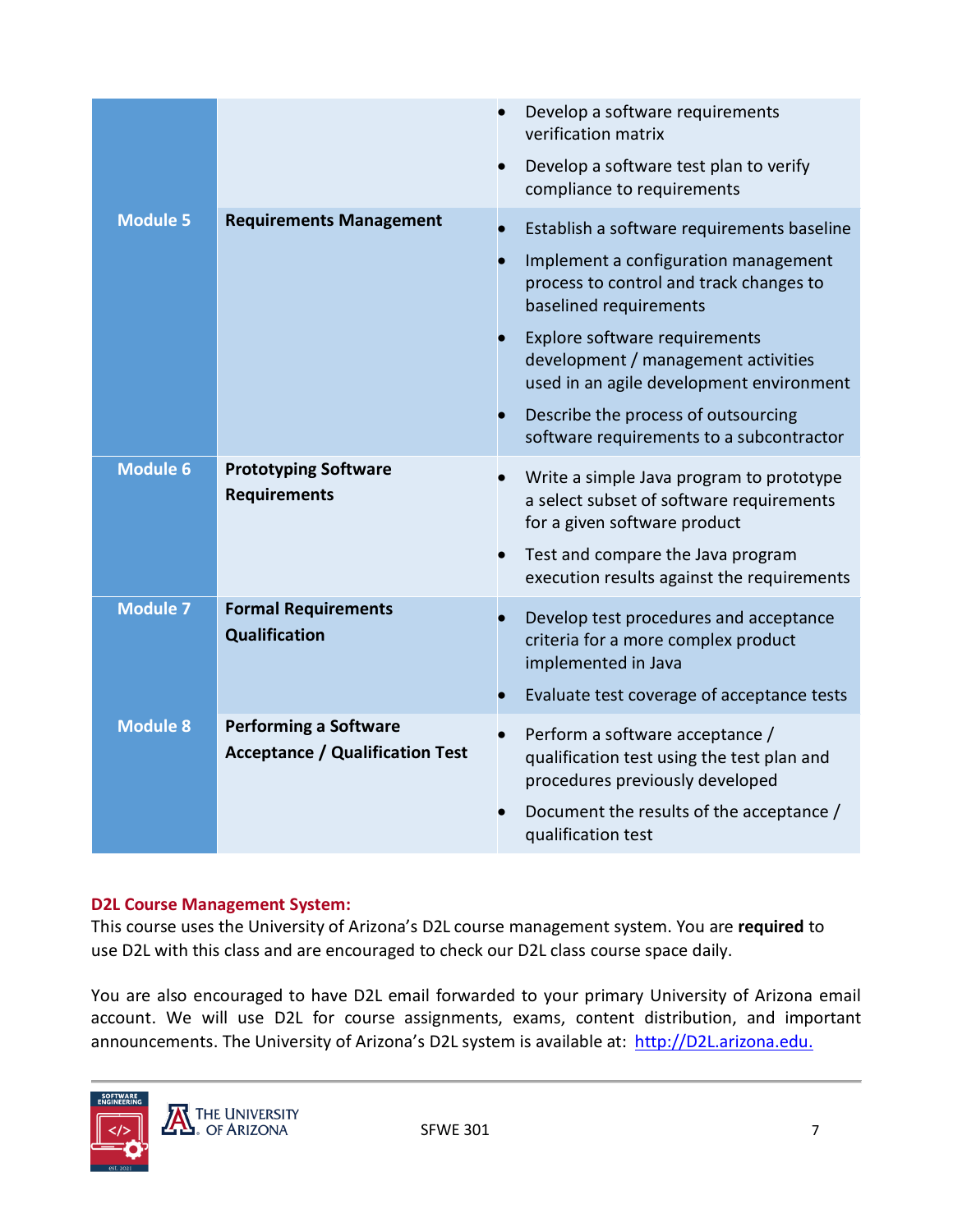#### **Course Assignments and Exams:**

There will be regular homework assignments on the topics covered in class, with approximately 8 homework assignments and one semester project. There will also be module-based discussion board prompts that each student is required to participate in and will be graded for. There will be two midterm exams and a final exam. All exams will be given as an online, timed exam, administered by a proctor, that will be available during the regularly scheduled exam time. *Note: the instructor will give students ample notice of the format, time, and any resulting stipulations about where and how the exams will be administered.* 

#### **Final Examination:**

The date and time of the final exam or project, along with links to the Final Exam Regulations can be found a[t https://www.registrar.arizona.edu/courses/final-examination-regulations-and-information,](https://www.registrar.arizona.edu/courses/final-examination-regulations-and-information) and Final Exam Schedule,<http://www.registrar.arizona.edu/schedules/finals.htm>

The grading distribution for course assignments, class participation, semester project, and exams is as follows:

| <b>Total</b>                     | 100% |
|----------------------------------|------|
| <b>Comprehensive Final Exam:</b> | 25%  |
| <b>Semester Project:</b>         | 20%  |
| Midterm Exam:                    | 10%  |
| In Class Knowledge Checks:       | 15%  |
| <b>Class Participation:</b>      | 10%  |
| <b>Homework Assignments:</b>     | 20%  |

Rubrics will be posted on D2L for all homework assignments.

#### **Grading Scale and Policies:**

The following scale will be used to award the final grades:

| Percentage     | Letter Grade |
|----------------|--------------|
| $90\% - 100\%$ |              |
| $80\% - 89\%$  | R            |
| $70\% - 79\%$  | r            |
| $60\% - 69\%$  |              |
| <60%           |              |

Homework is due at the time that it is specified in the course schedule and/or D2L content pages. *Late homework and projects will not be accepted without prior approval by the instructor and will receive 0 points.*

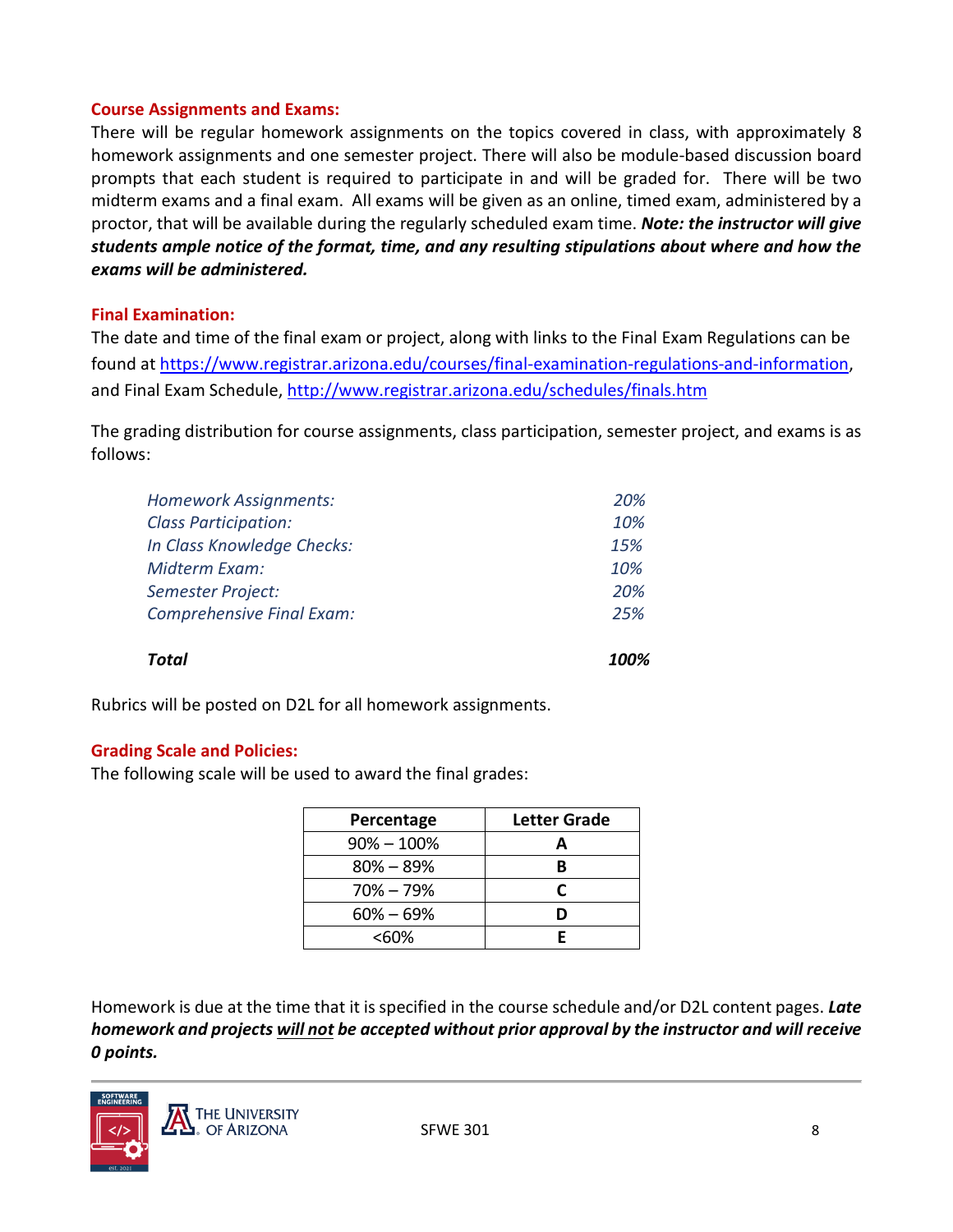#### **Course Time Zone:**

All dates and times mentioned in this course represent Mountain Standard Time (Arizona), which is UTC-7 hours. Arizona does not observe Daylight Savings Time. You can use the following link to get the current local time in Tucson, Arizona[: http://www.timeanddate.com/worldclock/city.html?n=393](http://www.timeanddate.com/worldclock/city.html?n=393)

#### **Course Policies:**

**Make-up exams**: A make-up exam may only be given under extraordinary circumstances. The student requesting a make-up exam should contact the instructor well in advance and provide *written* documentation for the reason that he/she will not be able to attend the regularly scheduled exam. It is up to the discretion of the Instructor to accept the justification provided by the student.

Requests for incompletes (I) and withdrawal (W) must be made in accordance with University policies which are available at<http://catalog.arizona.edu/2015-16/policies/grade.htm#I> and <http://catalog.arizona.edu/2015-16/policies/grade.htm#W> respectively.

#### **Dispute of Grade Policy**:

You can dispute any grade that you receive within two weeks that the grade has been awarded.

#### **Incomplete (I) or Withdrawal (W):**

Requests for incomplete (I) or withdrawal (W) must be made in accordance with University policies, which are available at<http://catalog.arizona.edu/policy/grades-and-grading-system#incomplete> and <http://catalog.arizona.edu/policy/grades-and-grading-system#Withdrawal> respectively.

# **Academic Policies and Institutional Resources:**

#### **Academic Policies and Procedures:**

As a University of Arizona student, you are expected to become familiar with and abide by the university-wide policies and procedures. You can find complete, up-to-date information at: <http://catalog.arizona.edu/policies>

#### **Academic Integrity:**

This course has a **zero tolerance policy** with respect to violations of academic integrity. Students are encouraged to share intellectual views and discuss freely the principles and applications of course materials. However, graded work/exercises must be the product of independent effort unless otherwise instructed. Students are expected to adhere to the UA Code of Academic Integrity as described in the UA General Catalog. See: [http://deanofstudents.arizona.edu/academic](http://deanofstudents.arizona.edu/academic-integrity/students/academic-integrity)[integrity/students/academic-integrity.](http://deanofstudents.arizona.edu/academic-integrity/students/academic-integrity)

Academic Dishonesty occurs whenever any action or attempted action is pursued that creates an unfair academic advantage or disadvantage for student and/or any member or members of the

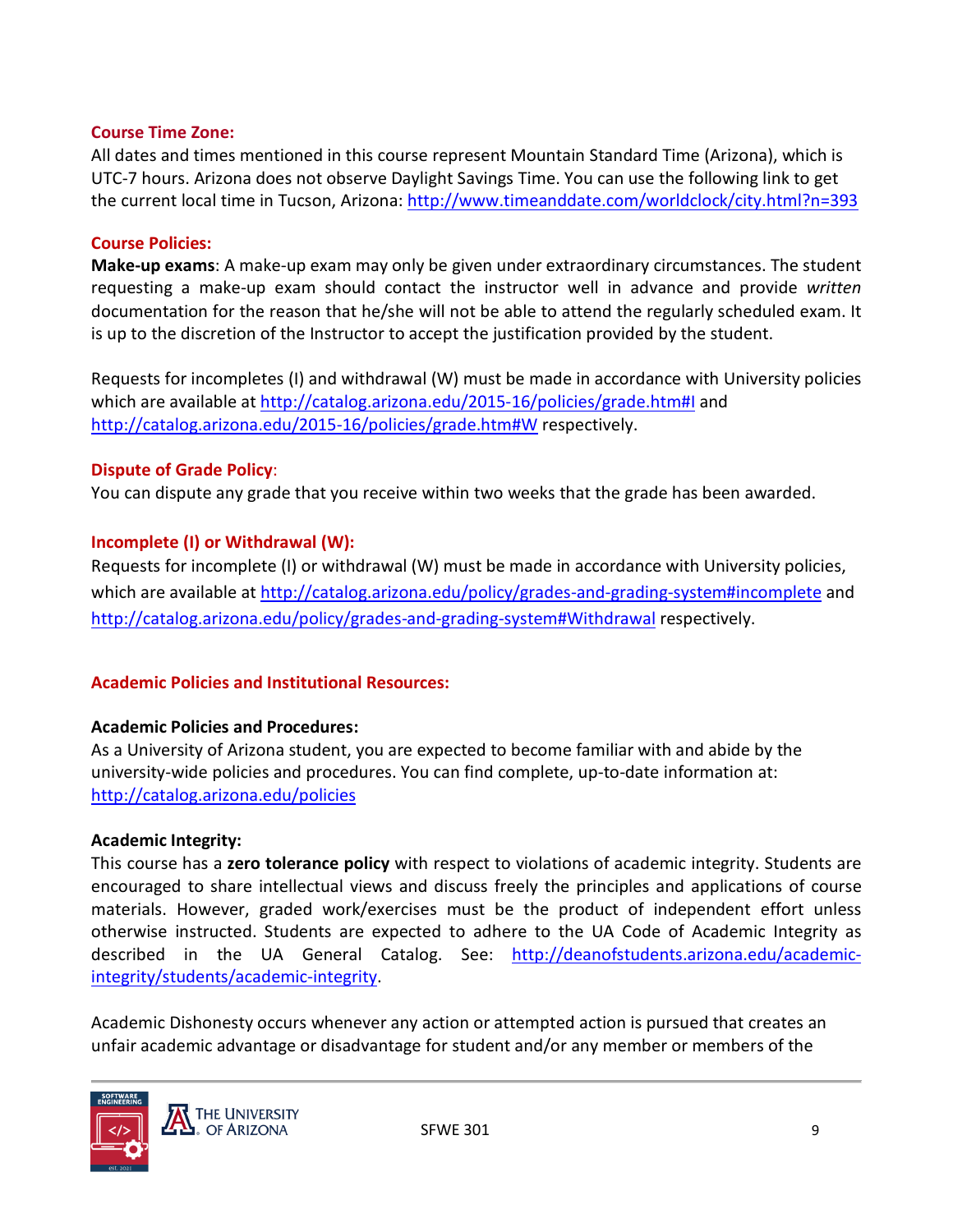academic community. All forms of academic dishonesty are subject to sanctions under the Code of Academic Integrity. Sanctions include written warning, reduction in grade for work involved, disciplinary probation, loss of credit for work involved, failing grade in the course, suspension, and/or expulsion. Various forms of academic dishonesty include, but are not limited to cheating, fabrication, facilitating academic dishonesty, and/or plagiarism. If you are unclear what constitutes plagiarism, please ask the instructor.

Academic Misconduct is defined as any behaviors not conforming to prevailing standards or rules within the academic community. All forms of academic misconduct are subject to sanctions under the Code of Conduct. Sanctions include restricted access to University property, administrative hold, warning, probation, suspension, and/or expulsion. Various forms of academic misconduct include, but are not limited to disruptive behavior, threatening behavior, and/or the theft or damage of University property. For more specific examples of academic dishonesty, academic misconduct, and how to avoid such behaviors, please visit the following website:

<http://deanofstudents.arizona.edu/tipsforavoidingacademicdishonesty>

The University Libraries have some excellent tips for avoiding plagiarism available at: [http://www.library.arizona.edu/help/tutorials/plagiarism/index.html.](http://www.library.arizona.edu/help/tutorials/plagiarism/index.html)

Selling class notes and/or other course materials to other students or to a third party for resale is not permitted without the instructor's express written consent. Violations to this and other course rules are subject to the Code of Academic Integrity and may result in course sanctions. Additionally, students who use D2L or UA email to sell or buy these copyrighted materials are subject to Code of Conduct Violations for misuse of student email addresses. This conduct may also constitute copyright infringement.

# **Classroom Behavior Policy:**

To foster a positive learning environment, students and the instructor have a shared responsibility. We want a safe, welcoming, and inclusive environment where all of us feel comfortable with each other and where we can challenge ourselves to succeed. To that end, our focus is on the tasks at hand and not on extraneous activities (e.g., texting, chatting, reading a newspaper, making phone calls, web surfing, etc.).

# **Online Collaboration/Netiquette:**

In this course, you will primarily communicate with the instructor and peers through a variety of tools such as discussion forums, Jamboard, email, and other forms of web conferencing. The following guidelines will enable everyone in the course to participate and collaborate in a productive, safe environment.

• Be professional, courteous, and respectful as you would in a physical classroom.

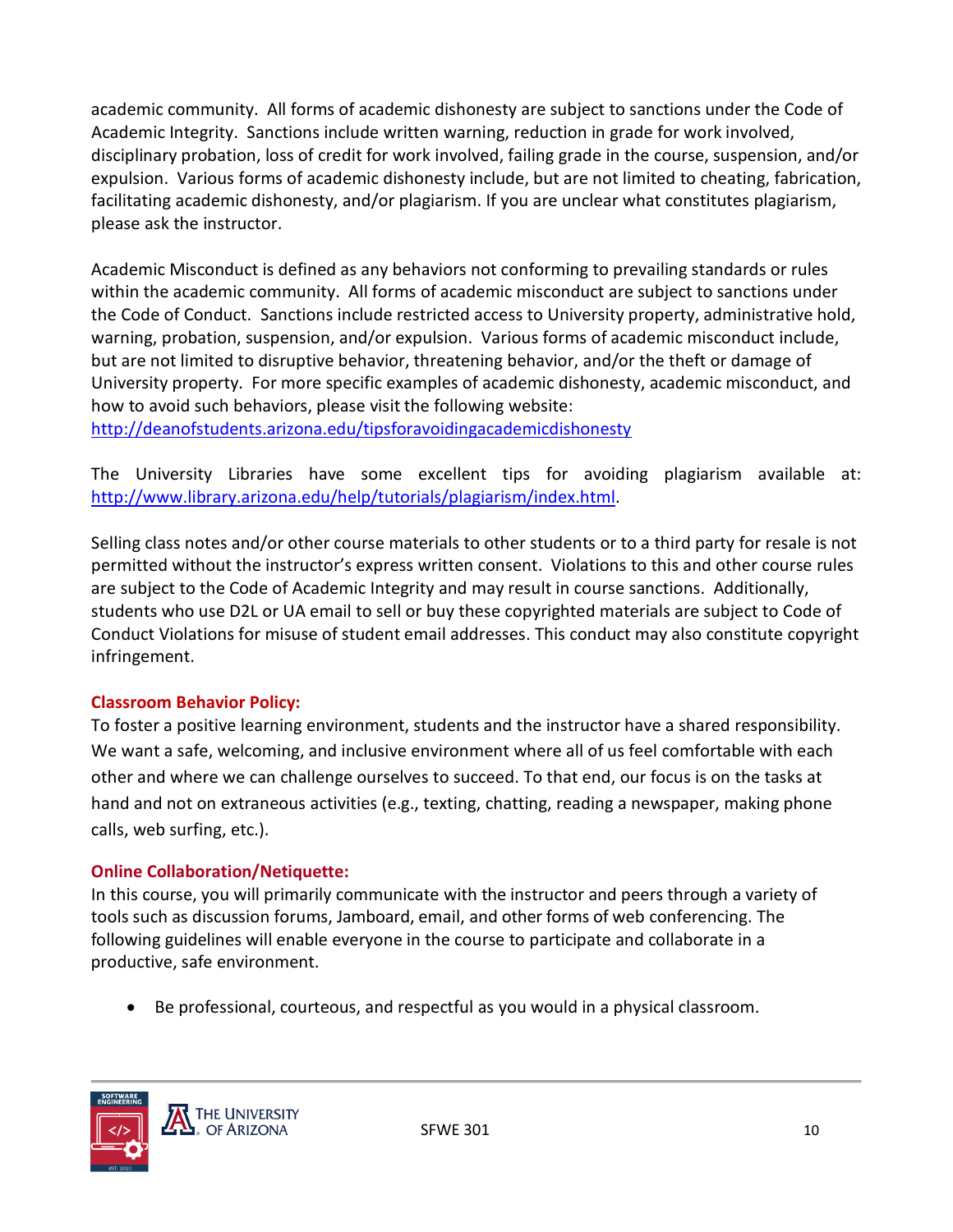- Online communication lacks the nonverbal cues that provide much of the meaning and nuances in face- to-face conversations. Choose your words carefully, phrase your sentences clearly, and stay on topic.
- It is expected that students may disagree with the research presented or the opinions of their fellow classmates. To disagree is fine but to disparage others' views is unacceptable. All comments should be kept civil and thoughtful. Remember that this course abides by university policies regarding disruptive behavior: [http://policy.arizona.edu/education](http://policy.arizona.edu/education-and-student-affairs/disruptive-behavior-instructional-setting)[and-student-affairs/disruptive-behavior-instructional-setting](http://policy.arizona.edu/education-and-student-affairs/disruptive-behavior-instructional-setting)
- Compose your messages and posts in a word processing tool and check your spelling and grammar before submitting your post / email.

# **Threatening Behavior Policy:**

The UA Threatening Behavior by Students Policy prohibits threats of physical harm to any member of the University community, including to one's self. See: [http://policy.arizona.edu/education-and](http://policy.arizona.edu/education-and-student-affairs/threatening-behavior-students)[student-affairs/threatening-behavior-students.](http://policy.arizona.edu/education-and-student-affairs/threatening-behavior-students)

# **UA Nondiscrimination and Anti-harassment Policy:**

The University is committed to creating and maintaining an environment free of discrimination, <http://policy.arizona.edu/human-resources/nondiscrimination-and-anti-harassment-policy>

Our classroom is a place where everyone is encouraged to express well-formed opinions and their reasons for those opinions. We also want to create a tolerant and open environment where such opinions can be expressed without resorting to bullying or discrimination of others.

# **Statement of copyrighted materials:**

All lecture notes, lectures, study guides and other course materials disseminated by the instructor to the students, whether in class or online, are original materials and reflect intellectual property of the instructor or author of those works (with the exception of other published reference materials – i.e. course textbooks). All readings, study guides, lecture notes and handouts are intended for individual use by students. You may not distribute or reproduce these materials for commercial purposes without the express written consent of the instructor. Students who sell or distribute these materials for any use other than their own are in violation of the University's Intellectual Property Policy (available at [http://ogc.arizona.edu/node/16\)](http://ogc.arizona.edu/node/16). Violations of the instructor's copyright may result in course sanctions and violate the Code of Academic Integrity.

# **Student Support:**

The instructor is available to assist with **content-related** issues. You may, at any time, email the instructor. This course also provides an *Ask the Instructor* discussion forum within the D2L environment. You are encouraged to post content-related questions to this forum at any time, especially for things that will benefit all students. *(It is not recommended that you use this forum for individual questions that are specific to your work or performance in the class.)* This forum will be monitored on a regular basis and the instructor will respond in a timely fashion. It is common for

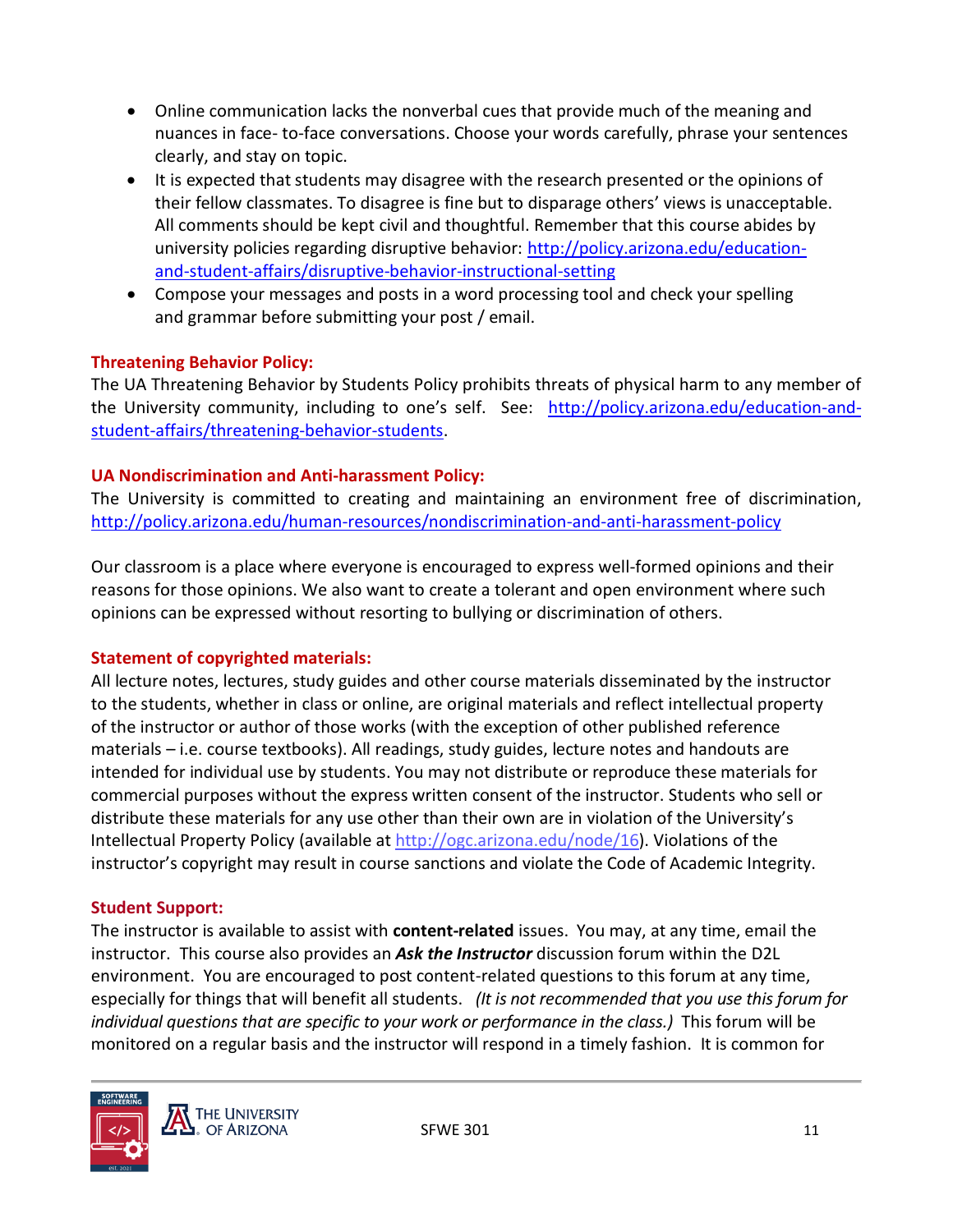other students to participate in answering questions posted in the *Ask the Instructor* forum. You should feel free to contribute to the solution if you can provide knowledge or guidance related to the question.

The following are guidelines for requesting support:

- **General Course Questions:** Use the *Ask the Instructor* discussion forum for questions regarding course materials or policy.
- **Personal Course Questions**: Email the instructor to discuss grades or personal concern.
- **D2L Support Questions**: Email [D2L@email.arizona.edu](mailto:D2L@email.arizona.edu)

#### **Accommodations for Students with Disabilities:**

The goal for this class is to enable learning experiences that are as accessible as possible. If you anticipate or experience physical or academic barriers based on disability, please let the instructor know immediately so that we can discuss options. You are encouraged to contact Disability Resources (520-621-3268) to establish reasonable accommodations. For additional information on Disability Resources and reasonable accommodations, please visit [http://drc.arizona.edu/.](http://drc.arizona.edu/)

If you have reasonable accommodations, please plan to meet with the instructor by appointment to discuss accommodations and how course requirements and activities may impact your ability to fully participate.

Students needing special accommodations or special services should contact the Disability Resources Center, 1224 East Lowell Street, Tucson AZ 85721, (520)621-3268, FAX (520)621-9423, email: [drc-info@email.arizona.edu,](mailto:drc-info@email.arizona.edu) [http://drc.arizona.edu/.](http://drc.arizona.edu/) You must register and request that the center or DRC send the instructor official notification of your needs as soon as possible.

Please contact the instructor to discuss accommodations and how this course's requirements may impact your ability to fully participate. The need for accommodations must be documented by the Disability Resources Center.

#### **Library Support:**

The University of Arizona Libraries provides the research tools you need at any time. For an abbreviated list of resources directly related to a specific course, select the **Library Tools** link (located in the Tools drop down on the left of the screen within the Course Navigation bar).

#### **Course Grievance Policy:**

In case of grievances with a course component or grading, students are encouraged to first try and resolve the issue with the instructors. If you feel the issue is not resolved satisfactorily, please send an email to [misonline@eller.arizona.edu.](mailto:misonline@eller.arizona.edu)

# **Course Surveys and Evaluations:**